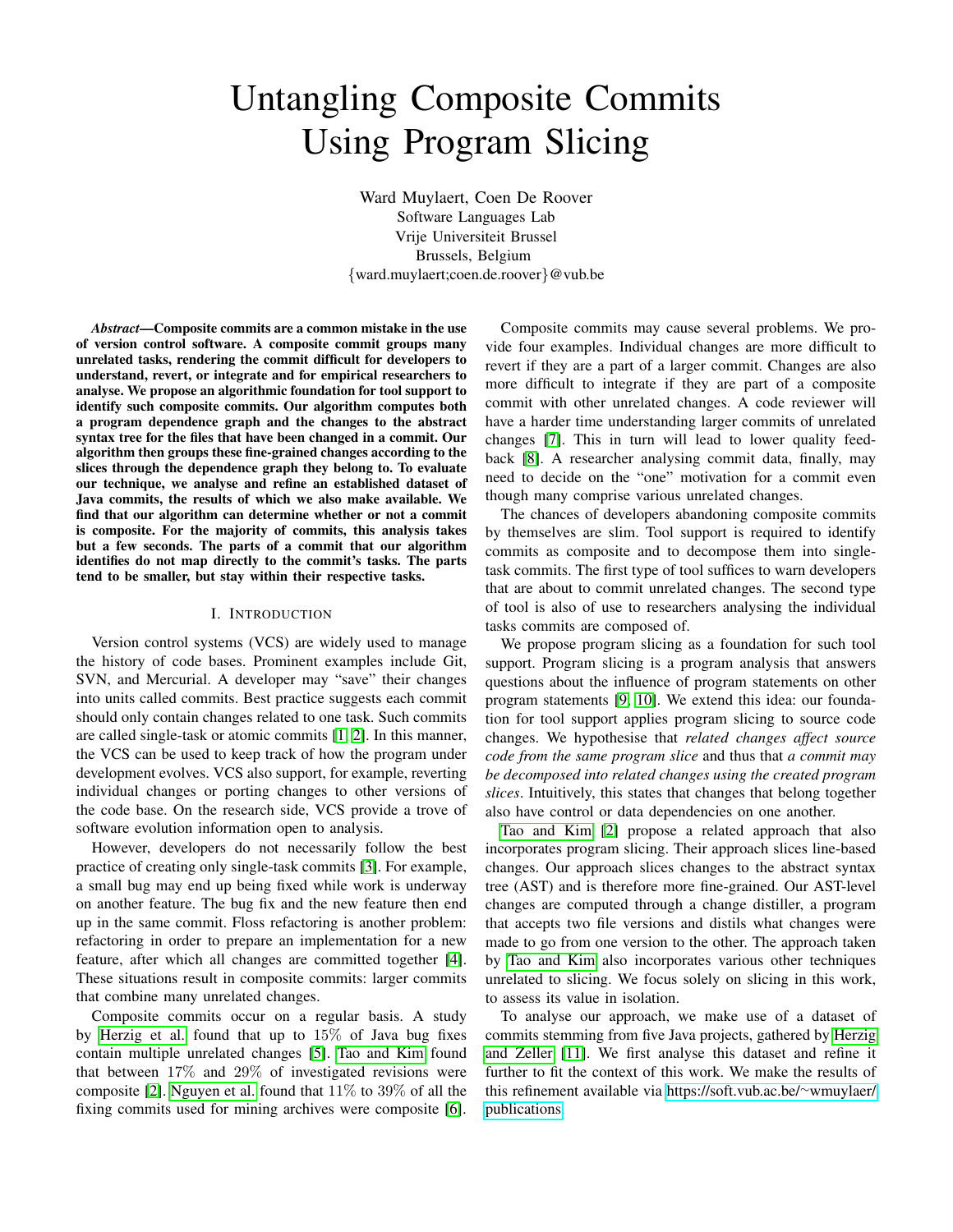Our results indicate that slicing on changes to the abstract syntax tree largely meets the stated goals. Our technique is able to categorize commits as single-task or composite. In identifying the individual tasks our technique at times produces finer-grained results. That is to say, it may identify several different parts that should actually belong together as one task. This is still better than the alternative in which the technique considers different tasks as one big part. As such, the results of our technique can still prove useful for code reviewing, reverting, or integrating.

Specifically, our paper has the following contributions:

- 1) A technique to slice around changes to an abstract syntax tree.
- 2) The application of this technique to decide whether a commit handles a single task.
- 3) The application of this technique to identify different parts of a commit.
- 4) An evaluation of our approach.

This paper is structured as follows. We detail the components of our technique in [Section II,](#page-1-0) and the dataset used in its evaluation in [Section III.](#page-3-0) The evaluation method and its results are presented in [Section IV.](#page-4-0) Finally, [Section V](#page-8-0) discusses related work.

# II. OVERVIEW OF THE APPROACH

<span id="page-1-0"></span>We want our technique to take as input a commit that needs to be analysed. We want our technique to output the clusters of related changes that it considers the commit to comprise. To achieve this, our technique consists of four major parts, as depicted in [Figure 1.](#page-2-0) First, the commit is distilled into finegrained changes to the program's abstract syntax tree (AST). Second, the system dependence graph (SDG) is created for every file in the commit. Third, for every fine-grained change, our technique slices on it in the system dependence graph. Finally, changes are grouped by means of the slices they belong to. We have implemented our technique for commits to Java programs. The rest of this section provides further detail into each of the four steps. We will use the example shown in [Figure 2](#page-2-1) as a running example. The example in question is part of composite commit 5e2cdc06<sup>[1](#page-1-1)</sup> of the ArgoUML project, trimmed for the sake of the example.

## *A. Fine-Grained Change Distilling*

In step one, we make use of a change distiller. A change distiller can be used after the fact, when handed "blobs" of changes (in our case: commits). A change distiller will consider these blobs and split them into fine-grained changes following some algorithm. Another option to obtain finegrained changes would be by means of a change logger. However, this would require the logger to be installed on

developers' machines beforehand. While possible within a company, this is not a feasible approach for many researchers.

To distil the changes from a commit, we make use of CHANGENODES [\[12\]](#page-9-11). CHANGENODES is an implementation of the CHANGEDISTILLER algorithm [\[13\]](#page-9-12) which in turn is based on work by [Chawathe et al.](#page-9-13) [\[14\]](#page-9-13). The CHANGENODES implementation operates on the abstract syntax tree (AST) of a Java program. The AST in question is created using the Eclipse Java Development Tools (JDT). Given two versions of a program, CHANGENODES performs tree differencing on their ASTs and returns a list of Insert, Update, Move, and Delete operations. One could compare this list of operations to the changes as produced by the diff tool. Applying diff's changes on the first version of the program results in the second version of the program. Similarly, applying the list of operations on the AST of the first version of the program, results in the AST of the second version of the program. CHANGENODES thus provides fine-grained changes describing the diff style changes in the commit. In our scenario the two versions used as input for CHANGENODES are (1) the version of the program with the changes of the commit under analysis not yet applied, and (2) the version of the program after the commit under analysis is applied.

[Figure 3](#page-2-2) depicts the output of CHANGENODES for our running example. CHANGENODES computed nine AST-level change operations that have the same effect as the original commit. In our example, they are all of the Update type: the names of the variables are updated. We numbered the distilled changes for future reference.

# *B. System Dependence Graph*

In the second step, our technique uses program dependence graphs (PDGs). Program dependence graphs contain both control and data flow dependencies as dependence edges. For the sake of the explanation of the following paragraph, we make the following explicit distinction. A procedure dependence graph is the program dependence graph for one method or procedure. Method calls are not resolved. A system dependence graph is the program dependence graph for a combination of procedure dependence graphs. The method calls are used to link different procedure dependence graphs. Our SDGs are for the entire file in which changes occur.

For the implementation of this second step, we opted to extend the open-source TINYPDG tool [\[15,](#page-9-14) [16,](#page-9-15) [17\]](#page-9-16). TINYPDG creates a procedure dependence graph of a Java method from an AST provided by the Eclipse Java Development Tools (JDT). This was a convincing point in its selection. It enables our implementation to link results from TINYPDG back to CHANGENODES, as both operate on the same AST. TINYPDG does, however, only work on an intra-procedural level. Our implementation therefore renders TINYPDG inter-procedural using the algorithm introduced by [Horwitz et al.](#page-9-17) [\[18\]](#page-9-17). Using this algorithm, our extended version of TINYPDG combines the procedure dependence graphs of the different methods into one SDG. Note that our implementation does this on a per file basis.

<span id="page-1-1"></span><sup>1</sup>Full identifier is 5e2cdc061a0572d4007f4bc84382fff80f29e726. Note that this identifier does not match up with what may be found online. At the time of the creation of the dataset (see [Section III\)](#page-3-0), not all projects were managed by Git. [Herzig and Zeller](#page-9-10) converted these other repositories to Git themselves, so this identifier only makes sense within their dataset.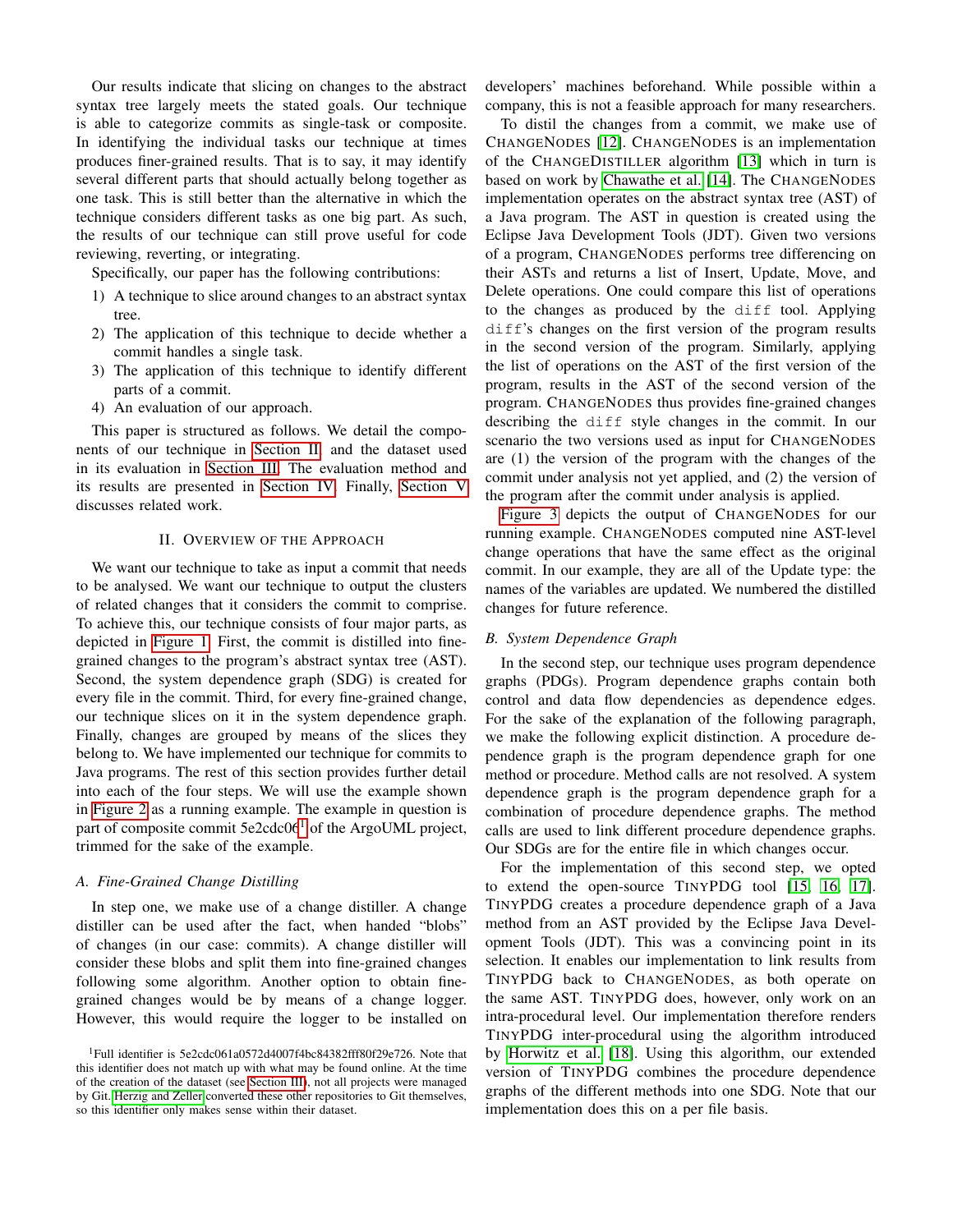

<span id="page-2-0"></span>Fig. 1. Overview of our approach. The input is a commit, the output the untangled single-task commits that make up the commit. The four main parts of our approach are each described in detail in [Section II.](#page-1-0)

```
1 public FigActionState() {<br>2 - _bigPort = new FigRRect
```

```
\_bigPort = new FigureRRect(10 + 1, 10 + 1, 90 - 2,\rightarrow 25 - 2, Color.cyan, Color.cyan);
```
 $3 + bigPort = new Figure(10 + 1, 10 + 1, 90 - 2,$  $\rightarrow$  25 - 2, Color.cyan, Color.cyan);

- 4 \_bigPort.setCornerRadius(\_bigPort.getHalfHeight  $\hookrightarrow$  ());
- 5 + bigPort.setCornerRadius(bigPort.getHalfHeight())  $\hookrightarrow$  ;
- $6 -$  \_cover = new FigRRect(10, 10, 90, 25, Color.  $\rightarrow$  black, Color.white);
- 7 + cover = new FigRRect(10, 10, 90, 25, Color.black  $\hookrightarrow$  , Color.white);
- 8  $\c{cover.setCornerRadius( \cover.getHalfHeight()) ;$ <br>9 +  $cover.setCornerRadius( \text{getHalfHeight}()))$ :
- + cover.setCornerRadius(getHalfHeight());
- 10 \_bigPort.setLineWidth(0);
- 11 + bigPort.setLineWidth(0);<br>12 addFig(higPort);
- addFig( bigPort);
- 13 + addFig(bigPort);
- 14 addFig(\_cover);
- 15 + addFig(cover);  $16 \rightarrow$

<span id="page-2-1"></span>Fig. 2. Difference view for commit 5e2cdc061a0572d4007f4bc84382fff80f29e726 of ArgoUML. Used as running example for [Section II.](#page-1-0)

- 1 Update: \_bigPort SimpleProperty[org.eclipse.jdt.core  $\rightarrow$  .dom.SimpleName,identifier]
- 2 Update: \_bigPort SimpleProperty[org.eclipse.jdt.core  $\rightarrow$  .dom.SimpleName,identifier]
- 3 Update: \_bigPort SimpleProperty[org.eclipse.jdt.core  $\hookrightarrow$  .dom.SimpleName,identifier]
- 4 Update: \_bigPort SimpleProperty[org.eclipse.jdt.core  $\rightarrow$  .dom.SimpleName,identifier]
- 5 Update: \_bigPort SimpleProperty[org.eclipse.jdt.core  $\rightarrow$  .dom.SimpleName,identifier]
- 6 Update: \_cover SimpleProperty[org.eclipse.jdt.core.  $\rightarrow$  dom.SimpleName, identifier]
- 7 Update: \_cover SimpleProperty[org.eclipse.jdt.core.  $\rightarrow$  dom.SimpleName, identifier]
- 8 Update: \_cover SimpleProperty[org.eclipse.jdt.core.  $\rightarrow$  dom.SimpleName, identifier]
- 9 Update: \_cover SimpleProperty[org.eclipse.jdt.core.  $\rightarrow$  dom.SimpleName,identifier]

<span id="page-2-2"></span>Fig. 3. The distilled changes for commit 5e2cdc061a0572d4007f4bc84382fff80f29e726 of ArgoUML, the running example of [Section II.](#page-1-0) Note that the actual distilled changes also indicate where in the abstract syntax tree they are supposed to be inserted, updated, moved, or deleted.

The entire system dependence graph created for the running example is too large to include here. Instead we show an extract of the relevant parts in [Figure 4.](#page-3-1)

## *C. Program Slicing*

In step three, our technique performs program slicing [\[9\]](#page-9-8). The idea behind program slicing is as follows. Given a variable of interest  $v$  in a statement  $s$ , backwards program slicing on  $v$ retrieves the statements that may affect that  $v$  in that location. Executing a program reduced to those statements that affect variable  $v$  should, in theory, compute the same run-time values for  $v$  as if the entire program were executed.

A common static aproach to backwards slicing relies on a program dependence graph. Since the program dependence graph establishes the dependencies for all parts of a program, the information to slice is already present. Specifically, backwards slicing on a node  $n$  in a program dependence graph amounts to determining what other nodes  $n$  can be reached from.

Our extension to TINYPDG implements the backwards slicing algorithm for system dependence graphs introduced previously by [Horwitz et al.](#page-9-17) [\[18\]](#page-9-17). To determine what node to slice on, our technique once more considers the fine-grained change operations provided by CHANGENODES. For a finegrained change operation  $c$ , we identify the original location  $o<sub>c</sub>$  of the abstract syntax tree node affected by the change. This location is used to find the node  $n_c$  in the system dependence graph such that  $o_c$  is present in  $n_c$ . Slicing on node  $n_c$ produces the slice  $S(c)$ . For ease of notation we will just write  $c_i \in S(c_j)$  to indicate the situation in which node  $n_{c_i}$  belongs to the slice around node  $n_{c_j}$ . Such a slice is computed for every fine-grained change operation.

For the running example, our technique links the change operations described in [Figure 3](#page-2-2) to the nodes of the system dependence graph in [Figure 4.](#page-3-1) We refer to the nodes in the graph by the number between  $\langle$  and  $\rangle$  present in the node. Change operations  $c_1$  through  $c_5$  are linked to nodes 74 . . . 75, 76, 76, 80, and 87, respectively. This leads to slices  $\{73 \dots 94, 74 \dots 75\}, \{73 \dots 94, 74 \dots 75, 76\},\$  $\{73 \ldots 94, 74 \ldots 75, 76\}, \{73 \ldots 94, 74 \ldots 75, 80\}, \text{and}$  ${73 \dots 94, 74 \dots 75, 87}$ . The calculations for change operations  $c_6$  through  $c_9$  happen analogously.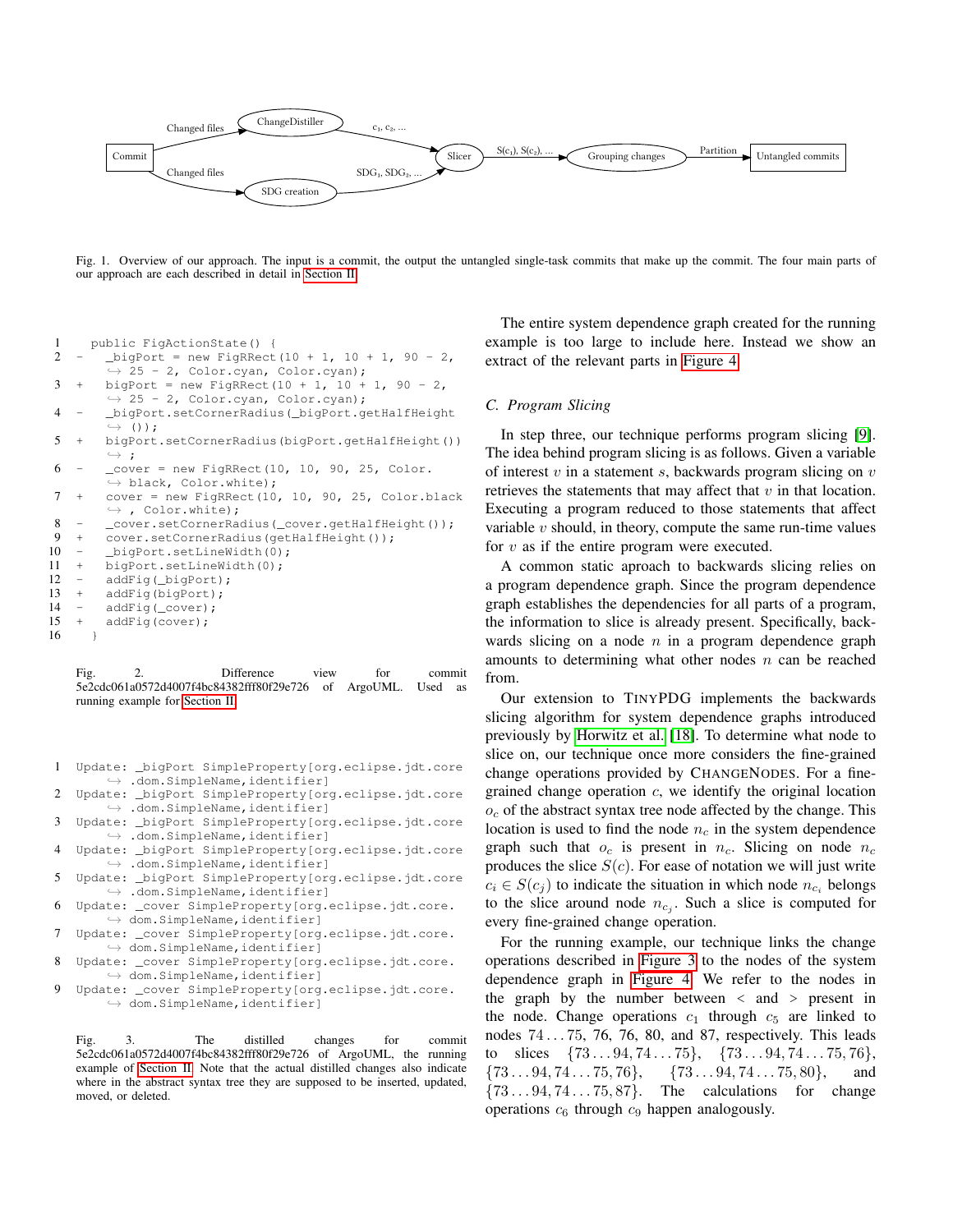

<span id="page-3-1"></span>Fig. 4. Relevant parts of the system dependence graph for the running example of [Section II.](#page-1-0) Solid lines with the label true are control dependencies. Dashed lines are data dependencies. The label indicates what makes it a data dependency.

### *D. Change Grouping*

Finally, our technique needs to decide which change operations belong together. To do so, we define the equivalence relation  $\equiv_S$  between changes. Using the equivalence relation then enables partitioning the set of change operations into disjunct sets.

To define  $\equiv_S$ , we first define the helper relation  $\equiv'_S$ .

$$
c_i \equiv_S' c_j \iff c_i \in S(c_j) \lor c_j \in S(c_i)
$$

In other words, change operations  $c_i$  and  $c_j$  are related by  $\equiv_S'$  if and only if  $c_i$  is in the backwards slice on  $c_j$  or viceversa. Note that the relation  $\equiv'_{S}$  is *not* an equivalence relation. By definition of how slicing works, this relation is reflexive. The relation is also clearly symmetric due to its symmetric definition. The relation is however not necessarily transitive. We cannot state that if  $c_i \equiv_S' c_j$  and  $c_j \equiv_S' c_k$ , then  $c_i \equiv_S' c_k$ . Consider for this the following simplified situation.  $c_i$  is part of the root node of a program dependence graph with two children.  $c_i$  is part of one of the child nodes.  $c_k$  is part of the other child node. Slicing in this situation results in  $S(c_i)$  =  ${c_i, c_j}$ ,  $S(c_j) = {c_j}$ , and  $S(c_k) = {c_j, c_k}$ . Then  $c_i \equiv_S' c_j$ and  $c_j \equiv_S' c_k$ , but  $\neg(c_i \equiv_S' c_k)$ . The relation  $\equiv_S'$  is thus not an equivalence relation.

We use  $\equiv_S'$  to define  $\equiv_S$ . Specifically,  $\equiv_S$  is the transitive closure of  $\equiv_S$ :

$$
c_i \equiv_S c_j \iff \exists c_{k_1}, \ldots, c_{k_n} : c_i \equiv_S' c_{k_1}, \ldots, c_{k_n} \equiv_S' c_j
$$

In other words, there is a relation  $\equiv_S$  between two change operations  $c_i$  and  $c_j$  if there is a chain of change operations, each connected with the next one by relation  $\equiv_S'$ , that links  $c_i$  to  $c_j$ .

Algorithmically, our technique uses  $\equiv'_{S}$  to build the partition for  $\equiv_S$ . The following steps are followed, given the change operations, their slices, and an empty set to hold the partition.

- 1) If a change operation is not in relation  $\equiv'_{S}$  with any change operation in any of the existing subsets in the partition, create a new subset with that change operation in it.
- 2) If a change operation is in a relation with an element (or more elements) of exactly one existing subset in the partition, place the change operation in that subset.

3) If a change operation is in a relation with two (or more) elements of different subsets, join the subsets together and add the change operation to it.

In terms of the partition, i.e., these subsets of change operations, we rephrase our hypothesis as: A commit is a single-task commit if and only if our technique does not split up the commit into different subsets of change operations.

Applying this relation to the running example, we see that

$$
c_1 \in S(c_2) \land c_1 \in S(c_3) \land c_1 \in S(c_4) \land c_1 \in S(c_5)
$$

and thus

$$
c_1 \equiv_S' c_2 \land c_1 \equiv_S' c_3 \land c_1 \equiv_S' c_4 \land c_1 \equiv_S' c_5
$$

giving finally

$$
c_1 \equiv_S c_2 \equiv_S c_3 \equiv_S c_4 \equiv_S c_5.
$$

Similarly, we can see that

$$
c_6 \equiv_S c_7 \equiv_S c_8 \equiv_S c_9.
$$

There is no further connection between changes, so there are two equivalence classes. Our algorithm considers the running example to consist of two distinct parts.

# III. DATASET

<span id="page-3-0"></span>We now introduce the well-established dataset of commits that we will use to evaluate our hypothesis. Subsequent sections will evaluate our approach on a refinement of this dataset, to which we apply data cleansing through automated filtering and manual commit verification first.

The dataset of commits stems from five Java programs as used by [Herzig and Zeller](#page-9-10) in [\[5,](#page-9-4) [11\]](#page-9-10). We are not aware of version numbers assigned to this dataset. For reproducibility purposes, we provide the exact one we used via [https://soft.](https://soft.vub.ac.be/~wmuylaer/publications) vub.ac.be/∼[wmuylaer/publications.](https://soft.vub.ac.be/~wmuylaer/publications) The programs in question are: ArgoUML, GWT, Jaxen, JRuby, and XStream. These projects were chosen for meeting the following quality criteria: to be under active development (at the time of their analysis), to have at least 48 months of active history, to have more than ten active developers, and to feature a reasonable number of identifiable bug fixes. For each of the projects, [Herzig and](#page-9-10) [Zeller](#page-9-10) manually identified single-task and composite commits using commit and issue information. Using the single-task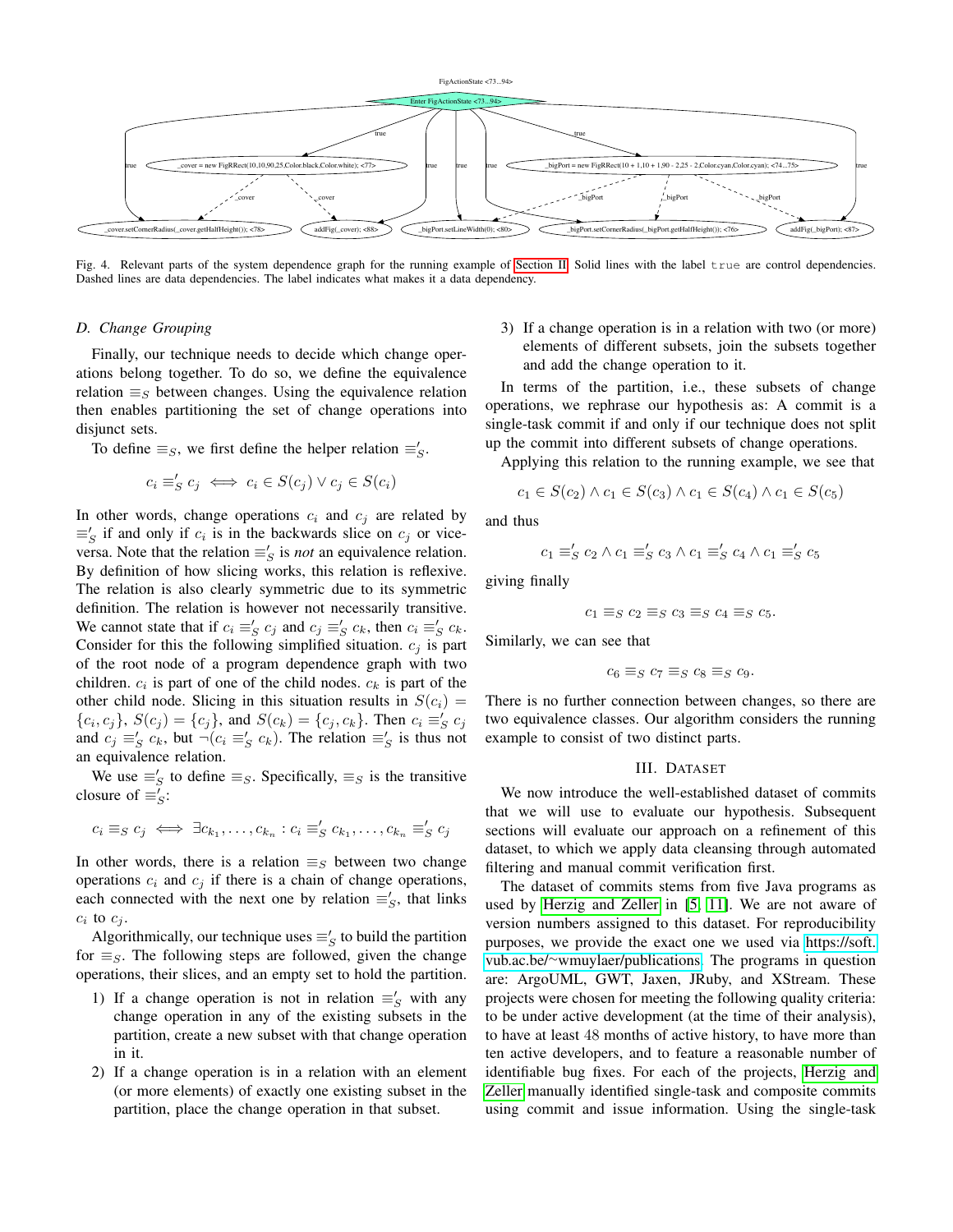commits, [Herzig and Zeller](#page-9-10) also created artificial composite commits for each of the five projects. In order to see how our approach deals with actual situations, we do not consider this set of artificial composite commits for our evaluation. Instead, we limit ourselves to the real-world commits in the dataset. [Table I](#page-5-0) depicts the number of commits present for each type of commit in each of the projects. [Table I](#page-5-0) also provides the median number of Java files found per commit.

The prototype implementation of our technique is limited in the types of files it supports. We used this information to perform an automated filtering of the commits in the dataset which were known to be affected by these limitations. In terms of file types, our prototype does not support non-Java files that might appear in a commit. Our prototype also failed to construct the system dependence graph for some of the Java files, as evidenced by an exception being thrown during its analysis. We marked the corresponding commits in the dataset as causing failures. In the case of two files, moreover, no exception was thrown but graph construction timed out (i.e., took longer than an hour).

In terms of changes to the files affected by a commit, there are some limitations too. Program or system dependence graphs do not take comments into account. It follows that our approach cannot either. Moreover, in our prototype implementation, the graph construction algorithm only works on code contained within methods. As such, changes to, for example, class or field declarations are ignored. Finally, for some change operations, our implementation failed to identify a matching node in the system dependence graph. This can be the case when something is inserted without a tie to the original code. Meaning, CHANGENODES categorises the change as an insert and not a move or an update of code that was already in the program. As our system dependence graph considers the original version of the code, this insert may not be linked to any meaningful node. Taking these limitations into account, our automated filtering step removes commits for which no files with valid change operations remain. Only the ones remaining are considered for any further evaluation. [Table I](#page-5-0) depicts the number of each type of commit per project after the automated filtering step. The table also depicts the median number of Java files per commit for these remaining commits. Finally, [Table I](#page-5-0) depicts the median number of valid change operations per Java file.

Following the automated filtering described above, we performed a detailed manual verification of the 504 commits that remain from the original dataset. We inspected the code changed by each commit as well their accompanying commit message. We looked for the presence of the following aspects.

- One of the tasks in a composite commit is the fixing of comments, formatting, or other style issues. The presence of such a task in a composite commit means our technique would not be able to correctly distinguish tasks.
- The commit consists of many changes to statements that TINYPDG cannot handle, or is centred around such

changes. An example is the  $try-catch$  statement.<sup>[2](#page-4-1)</sup>

- The commit consists of many repeated changes in otherwise unrelated locations. Consider, for example, commit  $ba2f8bd2^3$  $ba2f8bd2^3$  of the JRuby project. In this commit, a null check is added to several different methods. While conceptually related, this is not a relation our technique can possibly discern.
- Our approach considers the project before the changes. If the commit primarily consists of new files, then our approach cannot do anything.
- Finally, we also consider whether the dataset categorised a commit correctly. By this we mean the commit was marked as comprising many tasks while it was actually just a single task, or vice-versa.

In case of uncertainty in our analysis, we left the data of the dataset as is. In this manner, we avoid personally influencing the data.

Our manual analysis filtered out another 116 of the 504 commits. Among the 116, 35 had formatting (e.g., whitespace changes) as one of the tasks. In 13 occasions, TINYPDG would not be able to handle the types of changes. Repeated changes occurred 53 times. Finally, 20 of the commits had a majority of new files being added. We point out that these numbers do not add up to 116; some commits were placed in multiple categories.

We are left with 388 commits for the evaluation of our approach. Of these, 359 commits passed all our scrutiny. We found the other 29 commits to be categorised incorrectly. The main culprit for incorrect categorisations, may be a different interpretation of what a composite commit is. Take, for example, commit 26d69d[4](#page-4-3)6<sup>4</sup> of the GWT project. This commit refers to two issues in its commit message: "Fix for issues  $\#966$  and  $\#867$ ; escapes HTML end tags from string literals in compiler output.". Despite there being two issues mentioned, there is but one fix that happens to fix the both of them. These types of commits were marked as being composite in the dataset, but we consider them to only perform a single task. As such, to perform the evaluation, we switch the categorisation for these commits.

[Table I](#page-5-0) describes what is left of the dataset. With these remaining commits, we will evaluate our approach. As mentioned before, [Table I](#page-5-0) depicts the number of commits, the median number of Java files per commit, and the median number of valid change operations per Java file.

After filtering out commits that cannot be used to evaluate our approach, the dataset contains 388 commits which will be used for the evaluation.

## IV. EVALUATION

<span id="page-4-0"></span>To analyse our hypothesis, we consider two research questions.

<span id="page-4-1"></span><sup>2</sup> While there is code for this present within TinyPDG, we saw no notice of it in the generated PDGs. We decided not to dig into debugging this particular potential bug.

<span id="page-4-2"></span><sup>3</sup>The full identifier is ba2f8bd229c62aa68acf176fa5c7578a4e7670e1.

<span id="page-4-3"></span><sup>4</sup>The full identifier is 26d69d46ad7fbb01ac5a2cd9a03084f73e9cff51.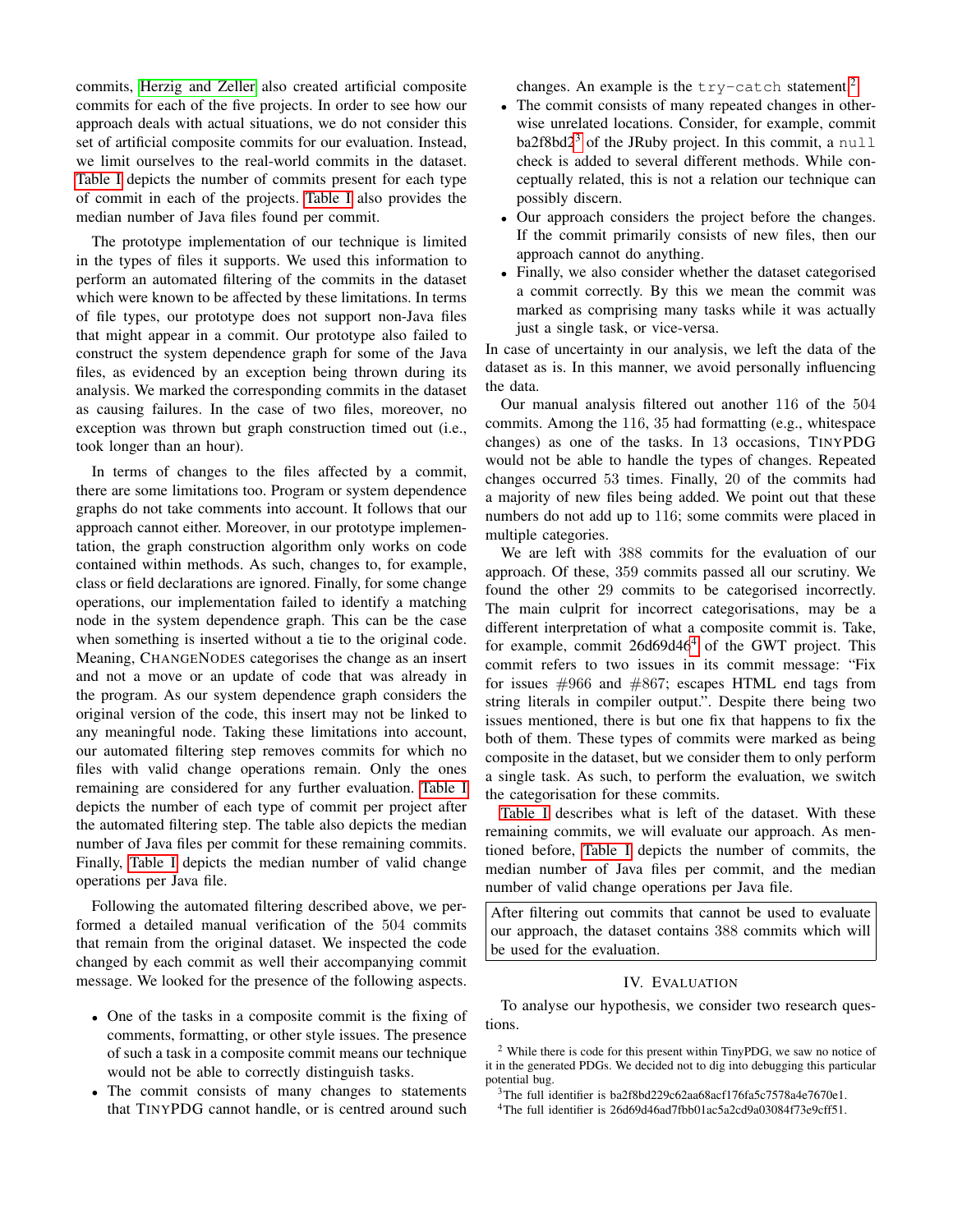#### TABLE I

<span id="page-5-0"></span>DESCRIPTIVE STATISTICS FOR THE ORIGINAL DATASET BY H[ERZIG AND](#page-9-10) ZELLER [\[5,](#page-9-4) [11\]](#page-9-10), THE DATASET AFTER AUTOMATED FILTERING, AND THE DATASET AFTER OUR MANUAL COMMIT VERIFICATION. IN CASE OF AGGREGATED NUMBERS (I.E., THOSE PER COMMIT OR PER FILE), THE MEDIAN IS GIVEN.

|                |                          | Original   |                          | After automatic filtering |                          |                               | After manual filtering and verification |                          |                               |
|----------------|--------------------------|------------|--------------------------|---------------------------|--------------------------|-------------------------------|-----------------------------------------|--------------------------|-------------------------------|
|                |                          | Commits    | Java files<br>per commit | Commits                   | Java files<br>per commit | Change operations<br>per file | Commits                                 | Java files<br>per commit | Change operations<br>per file |
| ArgoUML        | single-task<br>composite | 125<br>168 |                          | 75<br>112                 |                          |                               | 76<br>63                                |                          | 6                             |
| <b>GWT</b>     | single-task<br>composite | 44<br>68   | 3.5                      | 19<br>46                  |                          | 7.5<br>7.5                    | 21<br>30                                |                          | 6.5<br>7.5                    |
| Jaxen          | single-task<br>composite | 32<br>12   |                          | 22<br>6                   |                          |                               | 16<br>3                                 |                          | 5.5<br>9                      |
| <b>JRuby</b>   | single-task<br>composite | 200<br>271 |                          | 60<br>112                 |                          |                               | 60<br>81                                |                          | 6                             |
| <b>XStream</b> | single-task<br>composite | 37<br>37   | $\sim$<br>J.             | 26<br>26                  |                          | 7.5                           | 21<br>17                                |                          | 6<br>9                        |
| Total          | single-task<br>composite | 438<br>556 |                          | 202<br>302                |                          |                               | 194<br>194                              |                          |                               |

- RQ1 Does our technique correctly identify composite commits?
- RQ2 Does our technique correctly identify the single tasks within a commit?

We will use the dataset described in [Section III](#page-3-0) to answer these research questions. The remainder of this section consists of the following three parts. We describe the research method for each research question, provide the results for each answer, and discuss any threats to validity.

## *A. Research Method*

Our hypothesis concerns entire commits. The implementation of our technique, however, works on a per file basis. Its output is the number of sets in the partition of the file, i.e., the number of clustered changes for that file. Commits may contain many changed files and as such we need to reconcile the two. We define the following metric to do this.

$$
PARTITION_{commit} = \max_{file \;\in\;commit} PARTITION_{commit}
$$

Using that, we define classification by our technique as follows.

$$
COMPOSITE_{commit} = (PARTITION_{commit} > 1)
$$

In other words, our technique considers a commit composite if at least one file had more than one set of change operations in the file's partition.

*1) Composite Commit Identification:* We apply our technique to all commits in the dataset. Commits are classified as either composite or single-task in the dataset. Our technique classifies a commit as either composite or single-task. Thus there are four possible results to consider in the evaluation of a commit.

- 1) Composite commit correctly identified as composite. A true positive.
- 2) Single-task commit correctly identified as single-task. A true negative.
- 3) Single-task commit incorrectly identified as composite. A false positive.
- 4) Composite commit incorrectly identified as single-task. A false negative.

We will provide the number of times each of these possibilities occurred. We will also provide the precision and recall based on those numbers. Finally, the F-score, which combines precision and recall into a single number, is provided. These three metrics provide a number between 0 and 1 where 1 is the situation in which everything is correct. Results will be reported on a per project basis.

*2) Single-Task Identification:* Here too our technique is applied to all commits in the dataset. The results from the previous research question remain relevant here. However, for this research question we will look at the results with a focus on the single-task commits, rather than on the composite commits. If our technique is good at identifying single-task commits, then that is a strong indication it is good at identifying single tasks. However, it is not sufficient: what if the technique just overapproximates single tasks?

To avoid this possibility, we will also look into the number of sets reported by our technique for composite commits (the PARTITION<sub>commit</sub> metric mentioned before). The dataset states for some composite commits how many tasks they comprise. We will compare the numbers reported by our technique to the numbers present in the dataset. If the numbers match up, this is an indication that the sets in the partition identify single tasks correctly within a composite commit. We will make this comparison in two ways.

- 1) Looking at how often the number of sets of the partition matches up exactly.
- 2) By performing a Wilcoxon signed-rank test to see if there is a significant difference between the two. As usual with this test, the null hypothesis  $H_0$  states that the numbers are drawn from the same population. In other words, rejection by this test indicates the number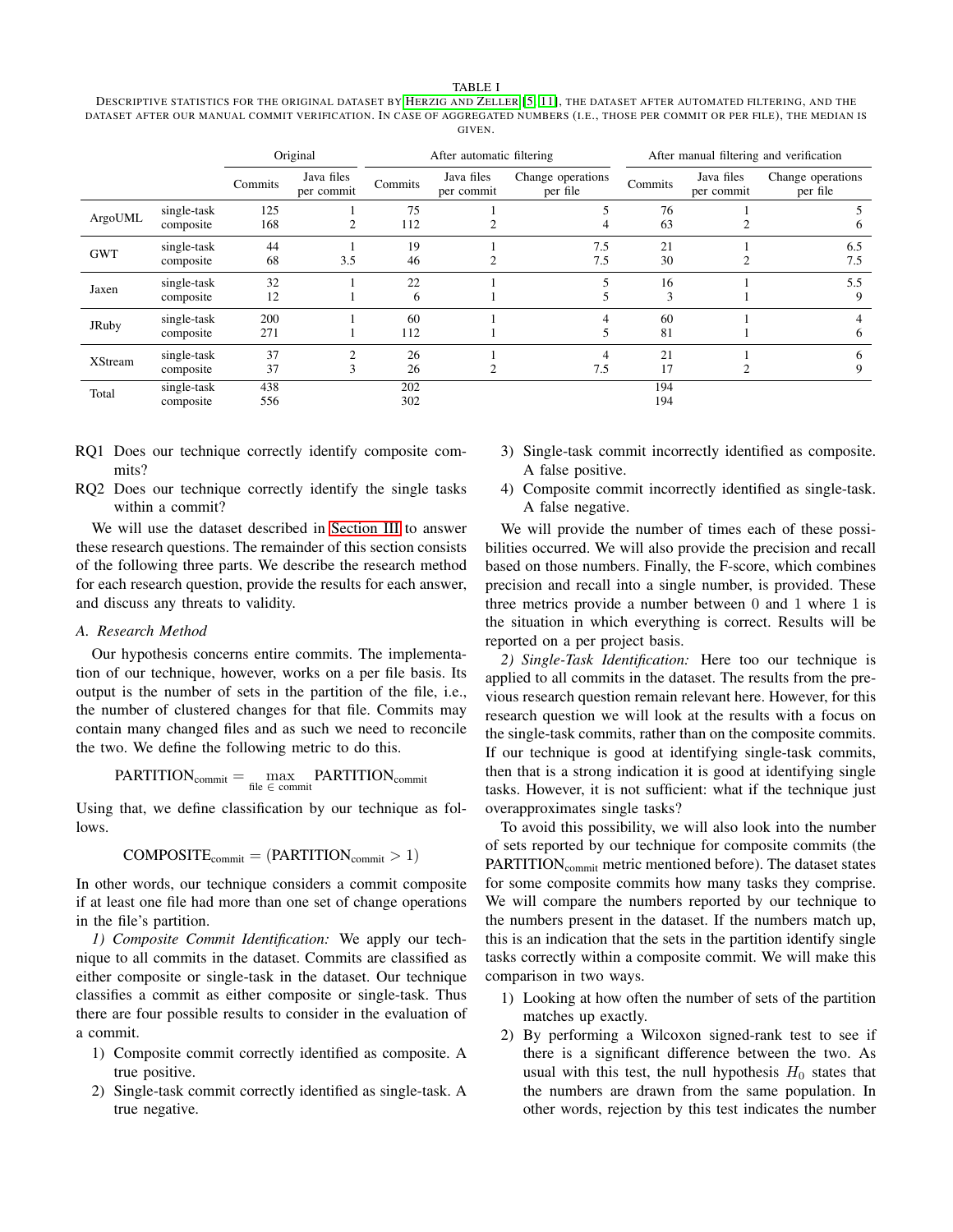of sets of the partition reported by our technique is significantly different from the number of sets expected by the dataset.

Note that this would just be an indication of correct partitioning, not a certainty. To be a certainty, the partition calculated by our technique should match up with one in the dataset. We cannot make this comparison here as we lack the data to compare to, i.e., the dataset does not specify which groups of fine-grained changes a composite commit is comprised of.

To further mitigate this issue, we have three computer scientists evaluate the output produced by our tool. For a random selection of 31 commits, the computer scientists are tasked to rate the output of our tool on a five level Likert scale. We will provide the mean of their replies per person. They are also asked whether the clustered changes should be further combined, further split up, or neither of the two. For this, we will consider for how many commits they thought it should go one way or the other. Even if only one of the reviewers wants to see the clustering done differently, we will still count that commit as needing improvement. This final question is important in knowing whether our clusters cross task boundaries or not.

## *B. Results*

We present the results and a conclusion for research questions one and two.

*1) Composite Commit Identification:* An overview of the results in identifying composite commits is given in [Table II.](#page-7-0) As mentioned, this table depicts the total number of commits, the number of true positives, the number of true negatives, the number of false positives, and the number of false negatives. It also gives the calculated precision, recall, and F-score based on those results. All the numbers are provided per project.

In interpreting these results, it is important to keep the number of commits per commit type in mind for each project. This data was provided in [Section III,](#page-3-0) specifically in [Table I.](#page-5-0) All else being equal, a higher or lower number of composite commits versus single-task commits would result in higher or lower precision, respectively.

In the results, the numbers for the Jaxen project are noticeably lower than for the other results. There were few commits for this project *and* the majority of those commits were singletask. Only three composite commits were analysed for the Jaxen project. We are thus inclined to attribute this result, at least partially, to these factors. For the other projects, the numbers are more positive. Both precision and recall seem to be around 70%. The F-score too is around that ratio. Here we feel obliged to point out that for the GWT and JRuby projects, more composite than single task-commits are present. This affects the precision in a positive manner.

The results are positive, but not overwhelmingly so. Our technique correctly identifies a large number of commits, but also fails more often than desired.



<span id="page-6-0"></span>Fig. 5. Results of a small survey into whether the results by our change clustering makes sense.

Our technique correctly identifies composite commits. The F-score of the identification is 70%.

*2) Single-Task Identification:* We consider again [Table II,](#page-7-0) but now from the point of view of the single-task commits. To do this, we calculate the relevant precision, recall, and Fscores. The results are depicted in [Table III.](#page-7-1) Besides the GWT project, all resulting F-scores are over 65%. For Jaxen and XStream the results are even more positive. As in the previous section, the result is positive, but not overwhelmingly so. We consider the other test results.

The next step was the comparison of the number of tasks our technique identifies for a commit against the number of tasks in that commit according to the dataset. While we performed a validation of our dataset in [Section III,](#page-3-0) we note that this validation did not include an analysis of the number of partitions of a commit as described by the dataset. [Table IV](#page-7-2) summarises the results of comparing our technique to the numbers present in the dataset. The dataset did not provide any information regarding the number of tasks in a commit for any of the commits in the Jaxen project. As such, no results are present for the Jaxen project.

The results we encounter here are negative. Identifying the exact number of results proves difficult for our technique. The dataset's number of tasks making up the commit was found in only a quarter of the cases for the four projects for which data was available. Similarly, the *p*-value of the Wilcoxon signedrank test for all four cases does not reject the null hypothesis. Recall that  $H_0$  states that the numbers (from our technique and from the actual task count) are drawn from the same population, i.e., that there is no significant difference between the two. Note that not rejecting  $H_0$  does not imply that there *is* a connection.

The results of our small survey are more positive. The raw results are visualised in [Figure 5.](#page-6-0) The mean result for each of the reviewers was 4.39, 3.90, and 3.06. As mentioned, this is a five level Likert scale: a 3 is the middle, anything higher is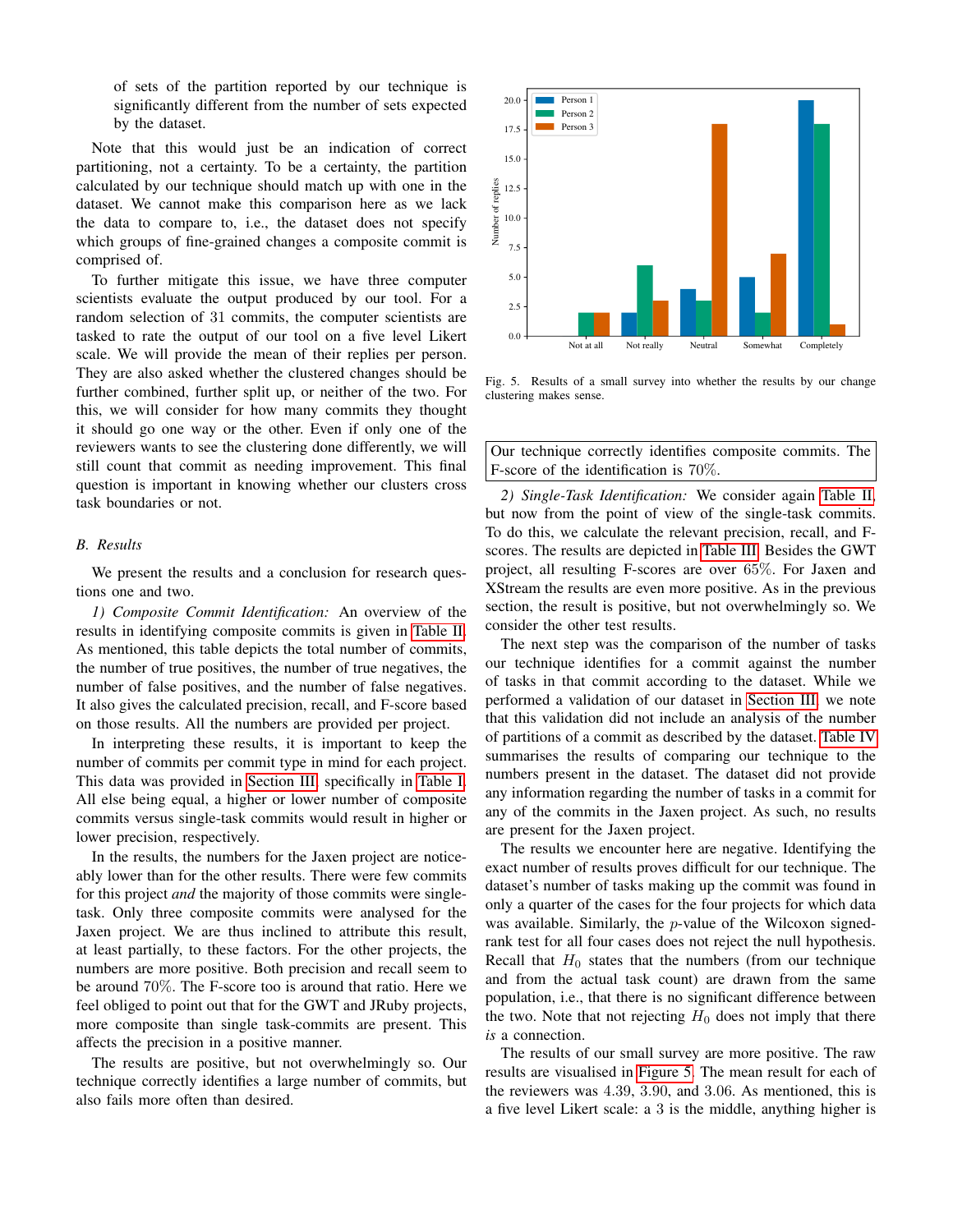TABLE II IDENTIFICATION OF COMPOSITE COMMITS ON A PER PROJECT BASIS. TIME IS THE MEDIAN TIME TAKEN TO ANALYSE A COMMIT.

<span id="page-7-0"></span>

|                | Commits | True positive | True negative | False positive | False negative | Precision | Recall | F-score | Time $(s)$ |
|----------------|---------|---------------|---------------|----------------|----------------|-----------|--------|---------|------------|
| ArgoUML        | 139     | 45<br>32%     | 51<br>37%     | 25<br>18%      | 18<br>13%      | 0.64      | 0.71   | 0.68    |            |
| <b>GWT</b>     | 51      | 18<br>35%     | 12<br>24\%    | Q<br>18%       | 12<br>24\%     | 0.66      | 0.6    | 0.63    | ◠          |
| Jaxen          | 19      | 11%           | 13<br>68%     | ٩<br>16%       | $5\%$          | 0.4       | 0.67   | 0.5     | $\Omega$   |
| JRuby          | 141     | 48<br>34%     | 46<br>33%     | 14<br>10%      | 33<br>23\%     | 0.77      | 0.59   | 0.67    |            |
| <b>XStream</b> | 38      | 12<br>32%     | 17<br>45%     | 4<br>11%       | 13%            | 0.75      | 0.71   | 0.73    | $\Omega$   |

<span id="page-7-1"></span>TABLE III THE PRECISION, RECALL, AND F-SCORE FOR THE IDENTIFICATION OF SINGLE-TASK COMMITS. THESE ARE CALCULATED USING THE ABSOLUTE NUMBERS PRESENT IN T[ABLE](#page-7-0) II.

|                | Precision | Recall | F-score |
|----------------|-----------|--------|---------|
| ArgoUML        | 0.74      | 0.67   | 0.7     |
| <b>GWT</b>     | 0.5       | 0.57   | 0.53    |
| Jaxen          | 0.93      | 0.81   | 0.87    |
| JRuby          | 0.58      | 0.77   | 0.66    |
| <b>XStream</b> | 0.77      | 0.81   | 0.79    |

<span id="page-7-2"></span>TABLE IV IDENTIFYING THE NUMBER OF SINGLE TASKS WITHIN A COMPOSITE COMMIT. ONLY COMMITS FOR WHICH THE NUMBER OF PARTITIONS IS PRESENT IN THE DATASET ARE CONSIDERED.

|                | Composite<br>commits | Correct number<br>of sets | Wilcoxon<br>$p$ -value |
|----------------|----------------------|---------------------------|------------------------|
| ArgoUML        | 33                   | 7(21%)                    | 0.57                   |
| <b>GWT</b>     | 28                   | 7(25%)                    | 0.97                   |
| Jaxen          | 0                    |                           |                        |
| <b>JRuby</b>   | 65                   | 15 (23%)                  | 0.61                   |
| <b>XStream</b> | 16                   | 4(25%)                    | 0.13                   |

a positive response. Two of the reviewers were rather positive about the output, one remained more neutral. In terms of ways to improve the clustered changes, 3 of the 31 cases were considered to need further splitting up of the created clusters of changes. For 10 of them the opposite was true: more changes should be combined into one cluster. No changes should be made in the other 18 cases.

This result mitigates, to some extent, the issue of not having the same number of clusters as the dataset. Our clusters of changes are more fine-grained: a need to combine changes implies a created cluster of changes does not span across multiple tasks in a commit. If the clusters would span across tasks, they would no longer help with the analysis. Instead, the individual clusters stay within their tasks and each manage to identify a part of their task. This ensures the clusters are not rendered useless when analysing or reviewing a commit. A reviewer may still use the different clusters of changes knowing each cluster contains changes that belong together. The reviewer can then still further combine the clusters as they deem necessary.

Our approach is able to identify when a commit performs a single task with an F-score around 70%. Our approach creates more fine-grained parts than those that are counted in the dataset. A manual review by some computer scientists finds that the clusters of changes are contained within their respective tasks in a commit. As such, the clusters can still be used for code review, integration, and reversion.

Finally, we have a brief look into the scalability of our approach. To do so, we consider the time it takes to analyse a commit. The median time for analysis per commit on a per project basis is depicted in [Table II.](#page-7-0) Note that time was recorded with a precision of seconds, thus entries stating 0 imply a time under 1 second. For the majority of commits, the analysis takes but a few seconds. There were outliers, however, with 42 commits taking a minute or more and six of those taking over five minutes.

## *C. Threats to validity*

The evaluation of our approach is dependent on the correctness of the dataset we use as a ground truth. This is true in its most basic form: stating whether a commit is composite or not. This is also true in the number of single tasks it discerns in a composite commit. As described in [Section III,](#page-3-0) we tried to mitigate this to some extent by performing a manual filtering phase. We were conservative in this manual filter phase, so errors may still be present. Mistakes in either could partially invalidate our evaluation.

TINYPDG is not able to handle some Java statements, like try-catch. Our manual filter phase only removed commits where these statements were the *main* part of what was being changed. This results in a possibly subpar analysis.

Our implementation may have bugs. This in turn affects the results of analysing commits and the evaluation of those results. Also in our implementation, we enable binding resolution, as provided by the Eclipse JDT library, to create the abstract syntax tree. We enable binding resolution in order to resolve method calls and the like to their definition. In this, we are bound by the precision of this static binding resolution. This can further influence the results.

[Horwitz et al.'](#page-9-17)s algorithm [\[18\]](#page-9-17) is not entirely state of the art. Improvements have been made over the years to enable a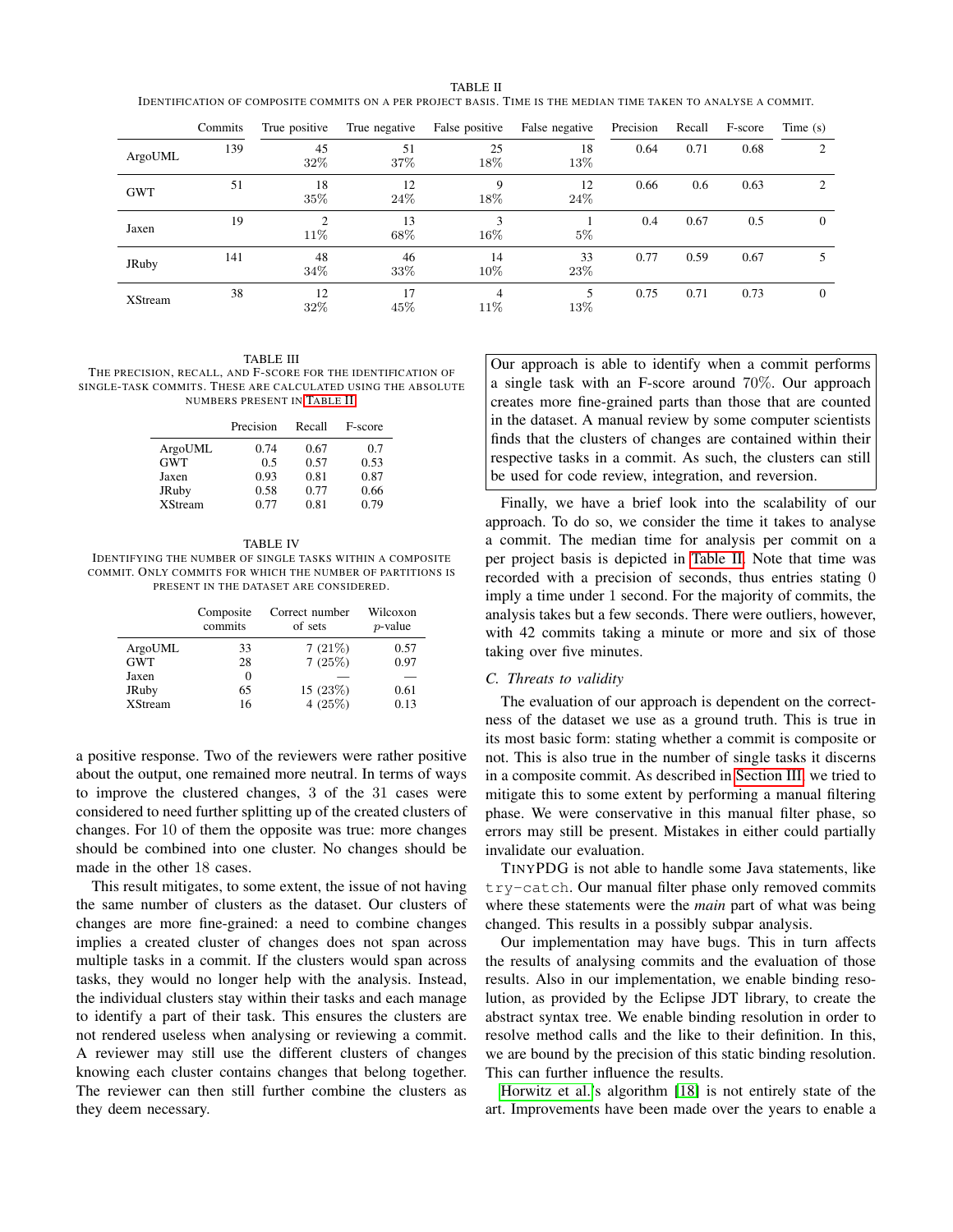better handling of, for example, classes and objects. This may negatively affect our results.

It is possible unrelated tasks touch overlapping parts of the code in the same way. When committed together, our technique may not be able to distinguish the two. We do not see a way around this situation with just our approach.

## V. RELATED WORK

<span id="page-8-0"></span>[Tao and Kim](#page-9-1) [\[2\]](#page-9-1) perform a similar approach to ours. They employ the ZeroOneCFA points-to analysis built into the T.J. Watson Libraries for Analysis (WALA). This is done at the level of changed lines, not at the level of fine-grained changes like we use. Moreover, the work uses more than only program slices to determine which changes are related. Formatting changes, for instance, are also considered to separate changes into change groups. In addition, string comparisons are used to relate, for example, the addition of a .clone() method call in several locations without any static dependencies. While this string comparison adds some extra relations between changes, it does not always prove beneficial. The authors mention an example in which their technique related changes that did not belong together. Despite the similarity in program slicing, we feel our work is sufficiently different. We focus specifically on the program slicing in isolation to analyse how well it behaves on its own. [Tao and Kim](#page-9-1) only look at the results of their combined analysis.

[Barnett et al.](#page-9-18) [\[19\]](#page-9-18) also attempt to decompose changes. To do so, they consider "diff-regions". These regions are the result of performing a textual difference and splitting them up to stay within one method or within one type. [Barnett et al.](#page-9-18) work with limited information: only the before and after of changed files are provided in one changeset (i.e., one commit). They do not have access to the entire project. Instead they make use of any method definitions that are present to link the diff-regions if they belong to the same method, if one diff-region uses a method whose definition appears in another diff-region, or if two diff-regions use a method defined in a file present in the changeset. Our work differs in that we make use of more than just the relation between definitions and uses. As we make use of a program dependence graph, all control and data flow dependencies are mapped, providing a richer picture.

[Kreutzer et al.](#page-9-19) [\[20\]](#page-9-19) use both line-based changes, by making use of the diff tool, as well as fine-grained changes by making use of ChangeDistiller [\[13\]](#page-9-12). To match changes together, [Kreutzer et al.](#page-9-19) look at a string representation of these changes. They then look for the longest common subsequence to determine similarity in changes. This information is then used to cluster changes together. We too make use of change distilling, but our methods of defining similarity strongly differ. We rely on the dependencies that show up in the program dependence graph, not on patterns.

Just like [Kreutzer et al.,](#page-9-19) [Kirinuki et al.](#page-9-20) [\[21\]](#page-9-20) also use the longest common subsequence to look for patterns. They analyse the changed program statements between many revisions. If patterns are repeated across many revisions, [Kirinuki et al.](#page-9-20) consider them composite and add them to their database. When new commits are made to that project, the new commit can be compared to the patterns in the database. If there are more similarities than a certain threshold, the commit is deemed composite. This differs from our work in the same way as the previous paragraph, we do not look for patterns in the changes.

[Herzig and Zeller](#page-9-10) [\[11\]](#page-9-10) combine many different metrics by means of confidence voters. They looked at changes on the level of addition and removal of method calls and method definitions, which is more coarse-grained than our approach. To decide similarity, they combined various metrics such as, for example, the distance within a file, the similarity in package names, or the distance in a call graph. We do not take any of these metrics into account and instead rely on slicing in the program dependence graph.

A completely different approach is performed by [Dias](#page-9-0) [et al.](#page-9-0) [\[1\]](#page-9-0). They make use of a change logger, a program installed by developers that tracks fine-grained changes as they are made. They then link the fine-grained changes together based on attributes such as date, were the changes performed close together, or are they part of the same class. They employ a form of machine learning to use these metrics to decide whether commits are composite. We purposefully did not opt to use change loggers. Requiring a change logger renders the throves of repositories already out there useless. Even with yet-to-be-developed software, it may not be feasible to require its developers to install appropriate change loggers. Privacy reasons could be cited or the developer may just find it too cumbersome to bother to set things up.

[Arima et al.](#page-9-21) [\[22\]](#page-9-21), finally, try to achieve the opposite. They consider the issue of one task being spread across multiple commits. To detect the issue, they construct a weighted directed graph of methods in which two commits are represented. Depending on the distance between two methods in the graph, their approach decides whether the different commits should have been one commit.

## VI. CONCLUSION

We want to help developers, code reviewers, and researchers with tool support for decomposing composite commits according to the tasks they perform. For the foundation of this tool support, we start from the hypothesis that related changes belong to one and the same program slice in a program dependence graph. The corresponding algorithm performs program slicing on the change operations computed for a commit by a change distiller, and clusters the resulting fine-grained change operations according to the slices they belong to. We evaluated our technique on a dataset of commits stemming from five Java projects [\[11\]](#page-9-10). We first analysed this dataset and further refined it to fit our context. We found that our technique is able to identify single-task and composite commits. We also found that our technique creates more fine-grained clusters than those counted by the dataset we used. A manual review indicated that in the situations where there is no one-to-one mapping from cluster to task, each cluster of changes still stays within one single task. We conclude that our approach is capable of alerting developers about commits that are composite,